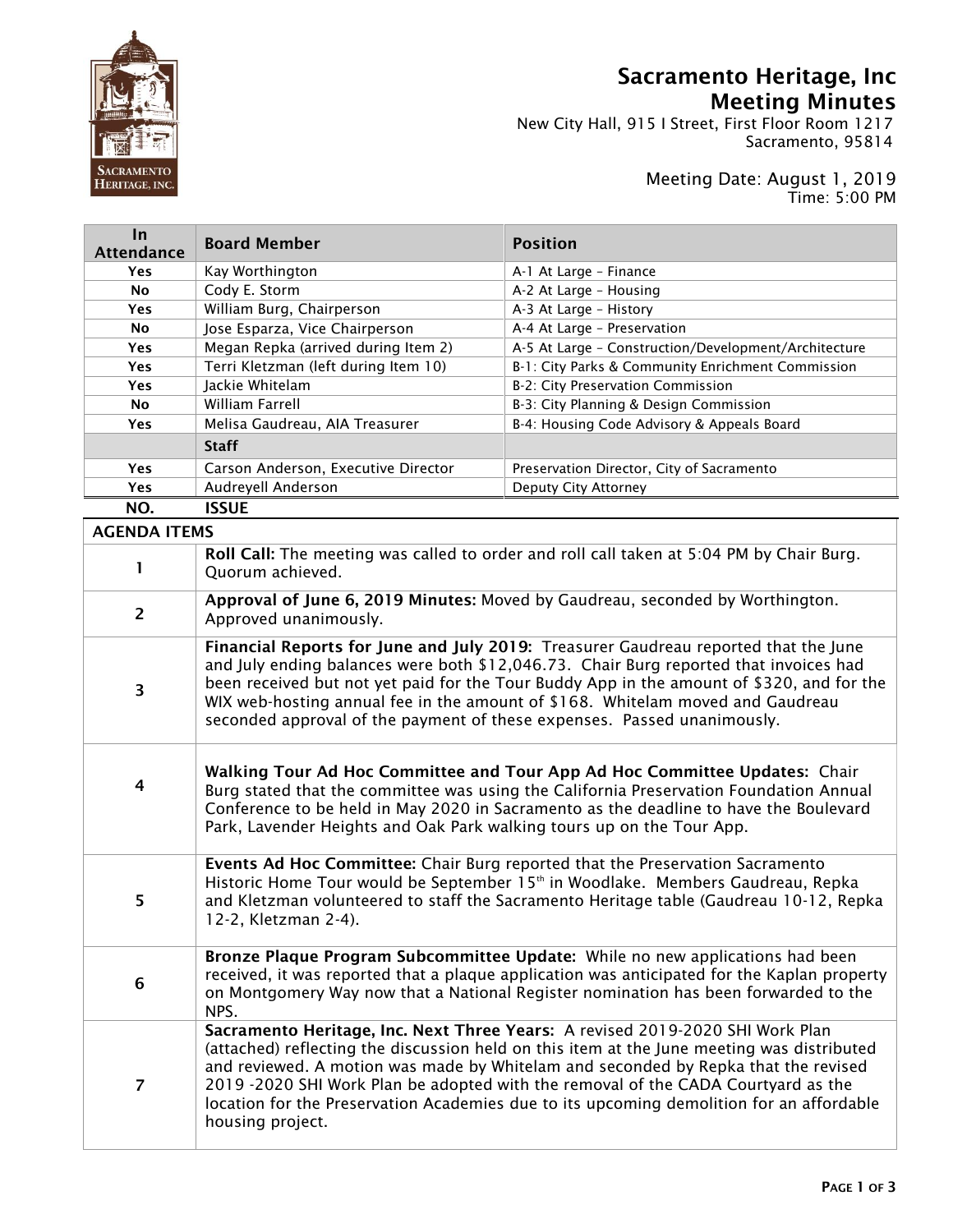| $\mathbf{9}$ | County of Sacramento Transient Occupancy Tax (TOT) Grant Program Opportunity:<br>Chair Burg distributed information regarding the TOT grant program eligibility and<br>application process as well as a copy of a successful application he had previously<br>submitted for the Sacramento Historical Society. After discussing the content of a<br>possible application, a motion was made by Repka and seconded by Gaudreau to<br>nominate a TOT grant subcommittee composed of Chair Burg, Member Worthington and<br>Member Whitelam for the purposes of completing an application for submittal to the<br>County on the behalf of the SHI by the August 26 <sup>th</sup> deadline and reporting back to the full<br>SHI board at its next meeting |  |  |
|--------------|-------------------------------------------------------------------------------------------------------------------------------------------------------------------------------------------------------------------------------------------------------------------------------------------------------------------------------------------------------------------------------------------------------------------------------------------------------------------------------------------------------------------------------------------------------------------------------------------------------------------------------------------------------------------------------------------------------------------------------------------------------|--|--|
| 10           | Update - Historic District Plans Effort: Director Anderson reported that the staff<br>response to public comments received on the April 2019 draft would come before the<br>Preservation Commission at either its September or October meeting for review and<br>comment and; that the Final Draft of the Historic Plan Document would come before the<br>Preservation Commission for action at its November meeting.                                                                                                                                                                                                                                                                                                                                 |  |  |
| 11           | Update - Historic Places Grant: Director Anderson reported that 11 out of 13 grant<br>agreements had been received back from grant awardees and that these would be<br>forwarded to Council as a consent calendar item for August 27, 2019, while staff<br>continues to work with the remaining 2 awardees. He further reported that if all 13 grant<br>awards were effected that approximately \$12,000 would remain in reserves for a future<br>solicitation round.                                                                                                                                                                                                                                                                                 |  |  |
| 12           | <b>Community Plan Update Workshops and 2040 General Plan Update Progress:</b><br>Director Anderson reported that the 2040 General Plan Technical Advisory Committee had<br>met the day before and that a robust schedule of community meetings on the 2040<br>General Plan was continuing. He also reported on Community Plan Updates and the<br>Housing Element.                                                                                                                                                                                                                                                                                                                                                                                     |  |  |
|              | Public Comment: Matters not on the Agenda: None.                                                                                                                                                                                                                                                                                                                                                                                                                                                                                                                                                                                                                                                                                                      |  |  |
|              | Director Report - Reports and Updates on Personnel, Organizational & Administrative<br>Matters: Director Anderson reported that Member Storm may be resigning from his                                                                                                                                                                                                                                                                                                                                                                                                                                                                                                                                                                                |  |  |
| 13           | position on the SHI Board. With regard to the Historic City Cemetery, Director Anderson<br>informed the Board of the hiring of Andrew Macvicar as the Historic City Cemetery<br>Manager and; reported that the Parks Department would be making a presentation to the<br>Preservation Commission at either its September or October meeting.<br>In other news, Director Anderson reported that St. John's Lutheran Church received a<br>California Preservation Foundation (CPF) award for re-roofing the church in copper,                                                                                                                                                                                                                           |  |  |
|              | funded for the most part by a \$750,000 capital campaign conducted by the congregation.<br>Director Anderson concluded his report with a reminder of two upcoming CPF webinars<br>on August 13 <sup>th</sup> and September 12 <sup>th</sup> and advised the Board that he would provide an<br>update on the CPF 2020 Conference at the next SHI Board meeting.                                                                                                                                                                                                                                                                                                                                                                                        |  |  |
| 14           | Member Comments: Chair Burg reported that he would be conducting a tour of three<br>historic structures (the Maydestone, the Hardin and the Bellevue) rehabilitated for use as<br>affordable housing on October 13 <sup>th</sup> as part of the AIA Central Valley Chapter Experience<br>Architecture Festival and stated that he was considering proposing this tour also be a<br>session in the CPF 2020 Conference.<br>The meeting was adjourned at 6:14 PM.                                                                                                                                                                                                                                                                                       |  |  |

Sacramento Heritage is a California not-for-profit corporation established by the City of Sacramento to promote the preservation and rehabilitation of Sacramento's historic properties. Founded in 1975,